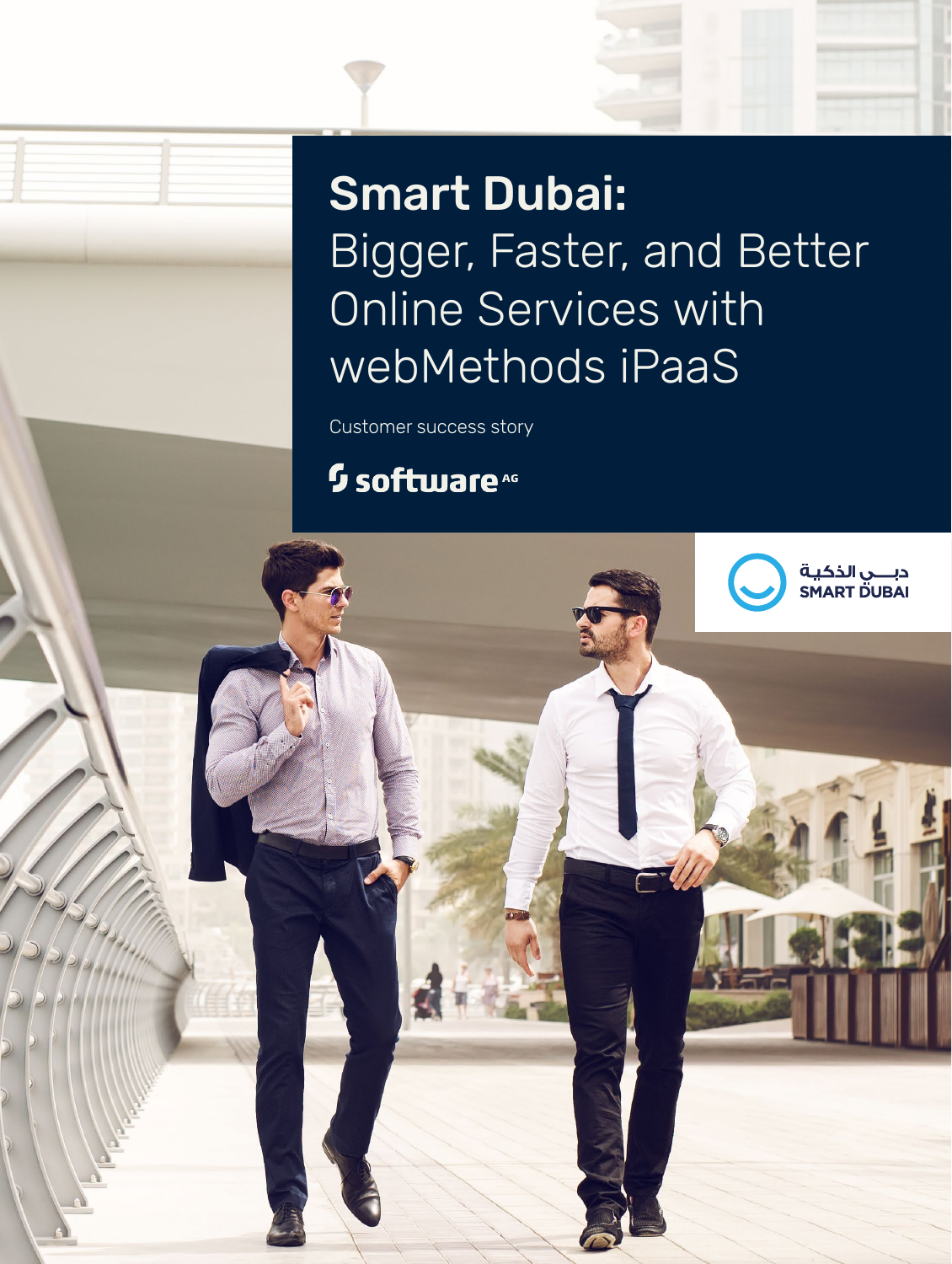"We selected Software AG and its technology as a partner in our smart city ambitions for Dubai. So despite a global pandemic, here the government has not shut down. We were able to provide all of our services, even through the worst times of the lockdown, because we've invested in the technology. We have most of our services available online and easily accessible to citizens and residents."

– Wesam Lootah | CEO | Smart Dubai



#### **Customer profile**

Smart Dubai is the Dubai government office charged with facilitating the city's smart transformation. It empowers, delivers, and promotes an efficient, seamless, safe and personalized experience for residents and visitors via initiatives such as going entirely paperless, measuring and prioritizing happiness, and using technologies like AI and blockchain. Its smart apps are innovative masterpieces, including those that let people: rate the things that make them happy, manage their digital identity and signatures, acquire a new business license and much more.

#### **New challenges**

- Digital transformation
- Growing operational costs
- Vendor lock-in
- Numerous customer experience initiatives
- A global pandemic and lockdown

#### **Software AG solutions**

- webMethods Integration
- webMethods for API Management

#### **Key benefits**

- Created a unified integration backbone for Dubai government entities
- Provided more than 3,400 commercial business licences digitally in the first months
- Cut numerous customer journeys from over 20 days to less than 24 hours
- Achieved Dubai's Leadership's goals and initiatives such as happiness, paperless and other resident and visitor-centric initiatives

### World capital of ambition

Dubai is a city whose very name represents innovation and smart government agility. Over the past 20 years, it has built a thriving and diversified economy around financial, investment, tourism and other service-based industries by making resident happiness and visitor experience top priorities.

Dubai's leadership recognized decades ago that it not only needed to invest in technology, but a government office was required to lead the effort. Named Smart Dubai—establishing it was a stroke of genius. The new office quickly moved to reduce complexity and streamline backend communication and integration between Dubai Government entities to reduce friction and enable new innovation.

Dubai had dozens of independent apps, offering residents and visitors a wide array of services at the touch of a screen. Wisely, Smart Dubai saw the opportunity to even further improve user experience while also cutting costs.

In a strategic partnership with Software AG and webMethods, Smart Dubai was able to truly connect everything. By building a unified integration backbone starting in 2020, with API, BPMS, and automation support layers, Smart Dubai began enhancing services on streamlined mobile apps, self-service kiosks, and more, replacing in-person visits for things such as acquiring a new business license.

That's why, when a global pandemic took the world by surprise, Dubai did something no other city could: Keep its government services seamlessly available to residents and visitors online. "We were able to provide all of our services, even through the worst times of the lockdown, because we'd invested in the technology," says Smart Dubai CEO Wesam Lootah.

## Attracting global investment

For years, Dubai has had resident and visitor apps for nearly everything: electricity and water, health, reporting and awarding customer experiences and far more. What it didn't have was the architectural platform to allow interconnectedness on the backend, smooth journeys for users, and faster adoption of new technologies.

So in 2018, Smart Dubai took its technology to new heights by implementing webMethods as an integration-platform-as-a-service (iPaaS). It quickly built a hub to integrate all government entities, impacting everything from its paperless initiative, to making Dubai the happiest city in the world.

Just four months after it started the project, Smart Dubai went live exposing government service APIs for unified mobile apps and more. And it did so just in time. When the COVID pandemic hit, Smart Dubai and webMethods kept government services running smoothly and safely— at the tap of a mobile screen.